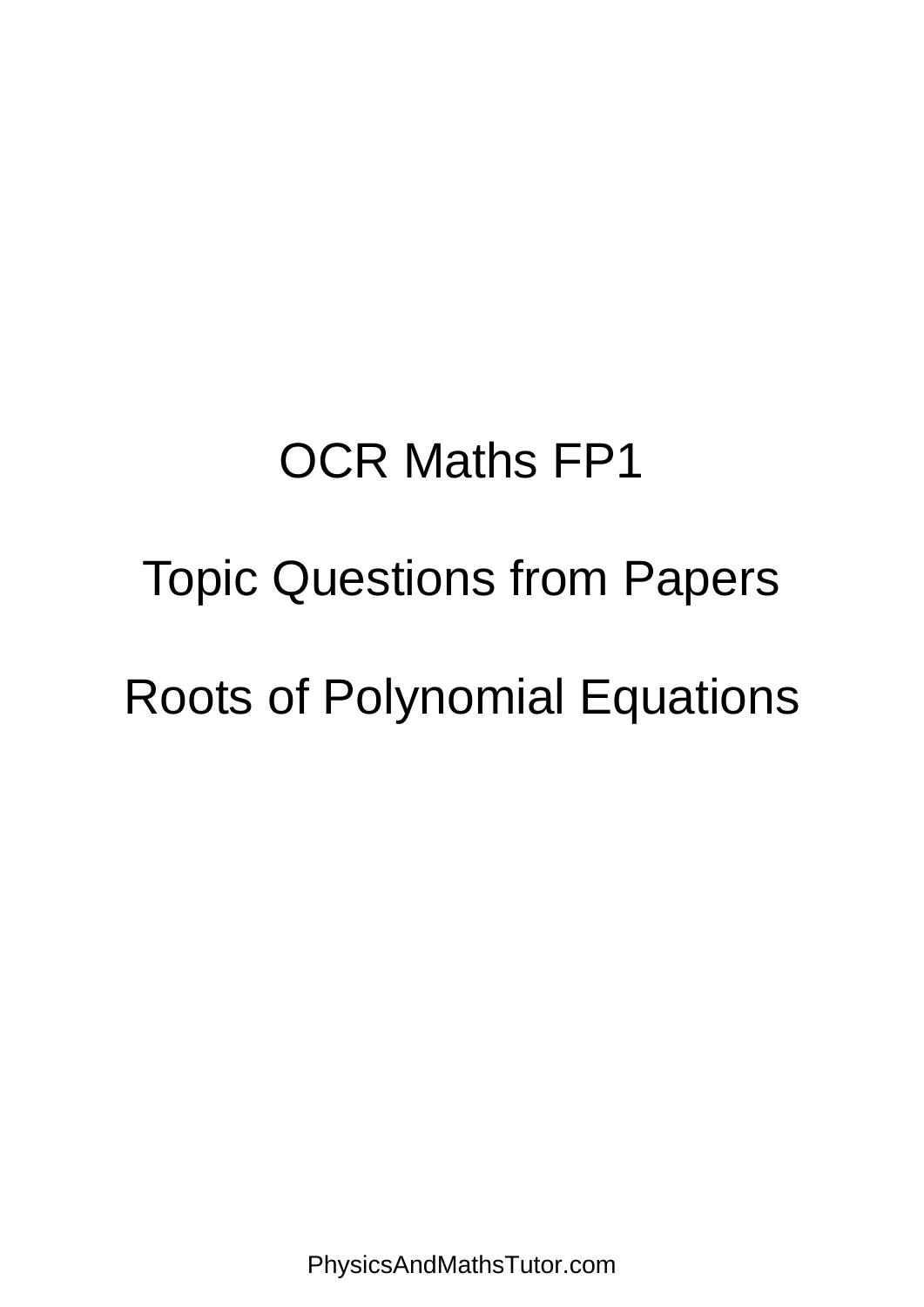- **1** (a) The quadratic equation  $x^2 2x + 4 = 0$  has roots  $\alpha$  and  $\beta$ . (i) Write down the values of  $\alpha + \beta$  and  $\alpha\beta$ . [2] **(ii)** Show that  $\alpha^2 + \beta^2 = -4$ . [2] (iii) Hence find a quadratic equation which has roots  $\alpha^2$  and  $\beta^2$ . [3] .  $[3]$ **(b)** The cubic equation  $x^3 - 12x^2 + ax - 48 = 0$  has roots *p*, 2*p* and 3*p*. **1** *n*(*n* + 1)(2*n* + 1). [5]  $2<sup>1</sup>$ **(b)** The cubic equation  $x^3 - 12x^2 + ax - 48 = 0$ <br>(i) Find the value of *n*, The quadratic equation  $x^2 - 2x + 4 = 0$  has roots  $\alpha$  and  $\beta$ . **(ii)** Show that  $\alpha + p = -4$ . **(i)** The cubic equation  $r^3 = 12r^2 + ar - 48 = 0$  has roots n 2n and 3n
	- (i) Find the value of  $p$ . [2]  $\lceil 2 \rceil$
	- **(ii)** Hence find the value of  $a$ . [2]  $\overline{5}$ . [5]  $\overline{5}$ . [5]  $\overline{5}$ . [5]  $\overline{5}$ . [5]  $\overline{5}$ . [5]  $\overline{5}$ . [5]  $\overline{5}$ . [5]  $\overline{5}$ . [5]  $\overline{5}$ . [5]  $\overline{5}$ . [5]  $\overline{5}$ . [5]  $\overline{5}$ . [5]  $\overline{5}$ . [5]  $\overline{5}$ . [5]  $\overline{5}$ . [5]  $\overline{5}$ . [
	- *(Q8, June 2005)* **(ii)** State, giving a brief reason, whether **M** is singular or non-singular. [1]
	- **2** Use the substitution  $x = u + 2$  to find the exact value of the real root of the equation **2** *r*(*remember 10*  $x = u + 2$  to find the exact value of the real root of the equation

$$
x^3 - 6x^2 + 12x - 13 = 0.
$$
 [5]

$$
(Q4, Jan 2006)
$$

**100 The roots of the equation 3**

$$
x^3 - 9x^2 + 27x - 29 = 0
$$

are denoted by  $\alpha$ ,  $\beta$  and  $\gamma$ , where  $\alpha$  is real and  $\beta$  and  $\gamma$  are complex.  $\overline{z}$ *r*=1 are denoted by  $\alpha$ ,  $\beta$  and  $\gamma$ , where  $\alpha$  is real and  $\beta$  and  $\gamma$  are complex. (*n* + 1). [6]

- **(ii)** It is given that  $\beta = p + iq$ , where  $q > 0$ . Find the value of *p*, in terms of  $\alpha$ . [4] **(i)** Write down the value of  $\alpha + \beta + \gamma$ . [1] which down the value of  $\alpha + \beta + \gamma$ .
- **(i)** Find **C**−<sup>1</sup>  $\mathcal{L}$   $\mathcal{L}$ **(iii)** Write down the value of  $\alpha\beta\gamma$ . [1]  $\mu$  will  $\epsilon$
- $\mathbf{A} \cdot \mathbf{B} = \mathbf{A} \cdot \mathbf{B}$ , where  $\mathbf{A} \cdot \mathbf{B} = \mathbf{A} \cdot \mathbf{B}$ , where  $\mathbf{A} \cdot \mathbf{B} = \mathbf{A} \cdot \mathbf{B}$ **(iv)** Find the value of *q*, in terms of  $\alpha$  only. [5]
	- . [5] *(Q10, Jan 2006)*  $\sqrt{910}$ , Jan 2000
- **7 (a)** The complex number 3 + 2i is denoted by *w* and the complex conjugate of *w* is denoted by *w* ∗. 4 One root of the quadratic equation  $x^2 + px + q = 0$ , where p and q are real, is the complex number  $2 - 3i$ . **4**
	- $(i)$  Write down the other root.  $[1]$  $\lbrack$  and  $\lbrack$  and  $\lbrack$  and  $\lbrack$  and  $\lbrack$  and  $\lbrack$  and  $\lbrack$  and  $\lbrack$  and  $\lbrack$  and  $\lbrack$  and  $\lbrack$  and  $\lbrack$  and  $\lbrack$  and  $\lbrack$  and  $\lbrack$  and  $\lbrack$  and  $\lbrack$  and  $\lbrack$  and  $\lbrack$  and  $\lbrack$  and
	- **(ii)** Find the values of *p* and *q*. [4]  $^{[4]}$ *n*(*n* + 1)(2*n* + 1). [6]
		- *(Q3, June 2006)*

- **5** The cubic equation  $x^3 2x^2 + 3x + 4 = 0$  has roots  $\alpha$ ,  $\beta$  and  $\gamma$ . **5**
	- ∑ (i) Write down the values of  $\alpha + \beta + \gamma$ ,  $\alpha\beta + \beta\gamma + \gamma\alpha$  and  $\alpha\beta\gamma$ . [3]

The cubic equation  $x^3 + px^2 + 10x + q = 0$ , where *p* and *q* are constants, has roots  $\alpha + 1$ ,  $\beta + 1$  and  $\gamma + 1$ .

| $\lceil 5 \rceil$ |
|-------------------|
|                   |
| $\left[3\right]$  |
|                   |

*PMT*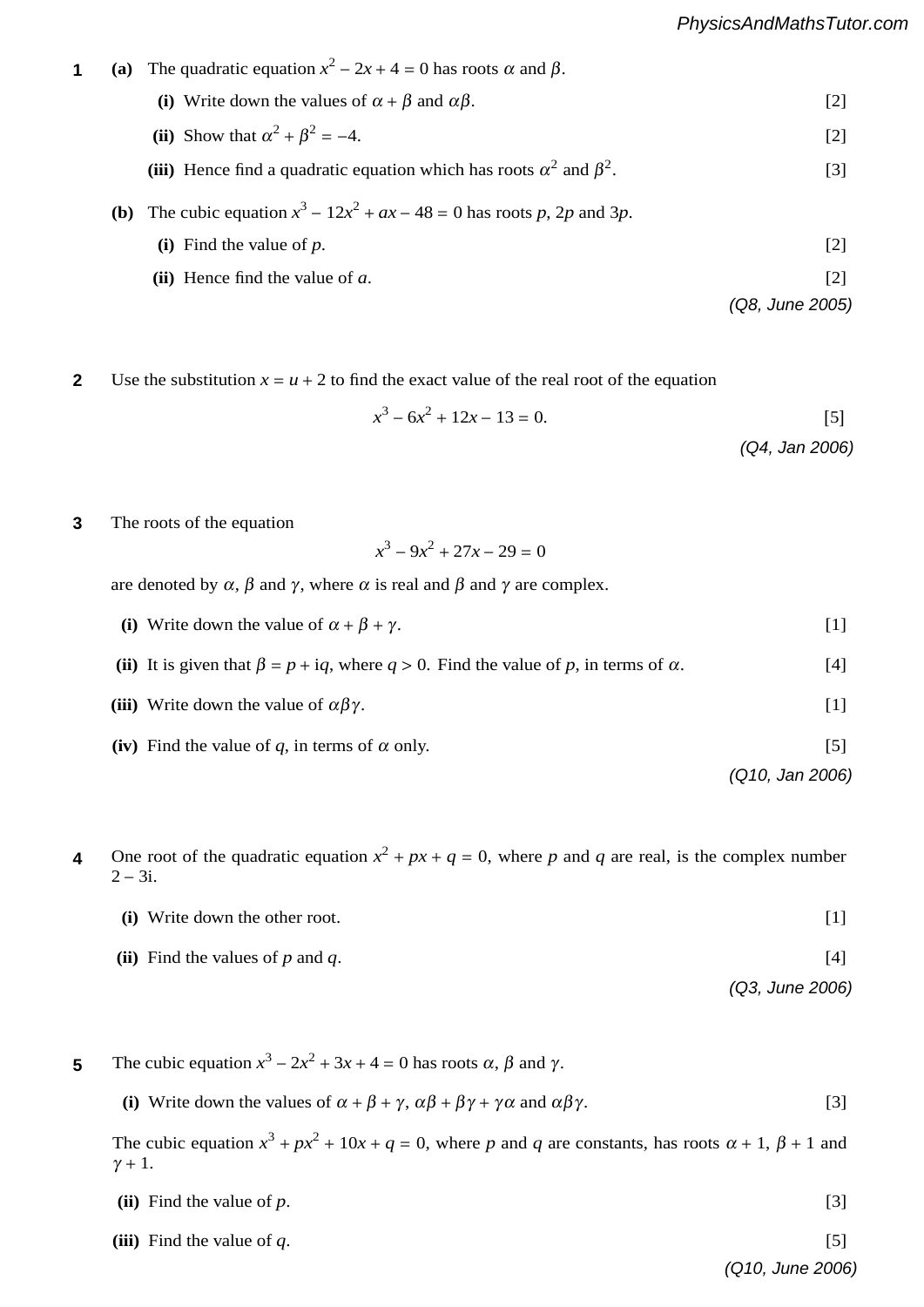- **7** The quadratic equation  $x^2 + 5x + 10 = 0$  has roots  $\alpha$  and  $\beta$ . **6** *r* + 1*0*<br>*r* + 10
	- (i) Write down the values of  $\alpha + \beta$  and  $\alpha\beta$ . [2]

(ii) Show that 
$$
\alpha^2 + \beta^2 = 5
$$
. [2]

(iii) Hence find a quadratic equation which has roots  $\frac{\alpha}{\beta}$  and  $\frac{\beta}{\alpha}$ .  $[4]$ *(Q7, Jan 2007)* . [3] **2**

### *PMT*

*PMT*

- **6** The cubic equation  $3x^3 9x^2 + 6x + 2 = 0$  has roots  $\alpha$ ,  $\beta$  and  $\gamma$ . *PMT*
	- (i) (a) Write down the values of  $\alpha + \beta + \gamma$  and  $\alpha\beta + \beta\gamma + \gamma\alpha$ . [2]
	- **(b)** Find the value of  $\alpha^2 + \beta^2 + \gamma^2$ . .  $[2]$

#### (ii) (a) Use the substitution  $x = \frac{1}{u}$  to find a cubic equation in *u* with integer coefficients. [2]  $\mathbf{1}$  $\mathbf{u}$   $\mathbf{v}$ **(ii)** (a) Use the substitution  $x = \frac{1}{x}$  to find **(i)** Find |*a*| and arg *a*. [2]  $\frac{u}{u}$   $\frac{d}{v}$   $\frac{d}{v}$   $\frac{d}{v}$   $\frac{d}{v}$   $\frac{d}{v}$   $\frac{d}{v}$   $\frac{d}{v}$   $\frac{d}{v}$   $\frac{d}{v}$   $\frac{d}{v}$   $\frac{d}{v}$

- **(b)** Use your answer to part **(ii) (a)** to find the value of  $\frac{1}{\alpha}$  + 1  $\overline{\beta}$  + 1 γ .  $[2]$  $($ Q6, June 2007) arg  $($ Q6, June 2007 (*ar*<sup>2</sup> <sup>+</sup> *b*) <sup>≡</sup> *n*(2*n*<sup>2</sup> <sup>+</sup> 3*n* <sup>−</sup> 2), find the values of the constants *a* and *b*. [5] **(b)** Use your answer to part **(ii)** (a) to find the value of  $\frac{1}{n} + \frac{1}{n} + \frac{1}{n}$ . [2] **(ii)** Given instead that **A** is non-singular, find **A**<sup>−</sup><sup>1</sup> and hence solve the simultaneous equations
- **3** The cubic equation  $2x^3 3x^2 + 24x + 7 = 0$  has roots α, β and γ. **8**
- (i) Use the substitution  $x = \frac{1}{u}$  to find a cubic equation in u with integer coefficients. [2]  $\overline{\phantom{a}}$  and  $\overline{\phantom{a}}$  and  $\overline{\phantom{a}}$  and  $\overline{\phantom{a}}$  and  $\overline{\phantom{a}}$  and  $\overline{\phantom{a}}$  and  $\overline{\phantom{a}}$  and  $\overline{\phantom{a}}$  and  $\overline{\phantom{a}}$  and  $\overline{\phantom{a}}$  and  $\overline{\phantom{a}}$  and  $\overline{\phantom{a}}$  and  $\overline{\phantom{a}}$  and  $\overline{\phantom{a}}$  a
	- (ii) Hence, or otherwise, find the value of  $\frac{1}{\alpha\beta}$  + 1  $\overline{\beta\gamma}$  + 1 γ α .  $[2]$ *(Q3, Jan 2008)* (i)  $\frac{1}{1}$   $\frac{1}{1}$   $\frac{1}{2}$  $\alpha\beta$   $\beta\gamma$   $\gamma\alpha$  (0.3 Jan 2008) 1 1 1

9 (i) Show that 
$$
\alpha^3 + \beta^3 = (\alpha + \beta)^3 - 3\alpha\beta(\alpha + \beta)
$$
. [2]

(ii) The quadratic equation  $x^2 - 5x + 7 = 0$  has roots  $\alpha$  and  $\beta$ . Find a quadratic equation with roots  $\alpha^3$  and  $\beta^3$  $\sqrt{20}$  log 2005 .  $[6]$ *(Q9, Jan 2008)*

 $(x^3, \text{at } 2000)$ 

**10** The cubic equation 
$$
x^3 + ax^2 + bx + c = 0
$$
, where *a*, *b* and *c* are real, has roots (3 + i) and 2.

**7** Describe fully the geometrical transformation represented by each of the following matrices:

- $(i)$  Write down the other root of the equation.  $[1]$ (ii) Find the values of *a*, *b* and *c*. [6] (i) Write down the other root of the equation. [1]<br> **(i)** Find the values of a, b and c. [6] 3*r* + 4  $\mathbf{r}$
- **(iii) CA**. [2] *(Q6, June 2008)*

 $\frac{0.25 \text{ cm}}{200 \text{ cm}}$ 

The quadratic equation  $x^2 + kx + 2k = 0$ , where *k* is a non-zero constant, has roots α and β. Find a  $\alpha = \beta$ quadratic equat quadratic equation with roots  $\frac{\alpha}{\beta}$  and  $\frac{\beta}{\alpha}$ . <sup>10</sup>, find the value of *<sup>N</sup>*. [4] .  $[7]$ *(Q8, June 2008)* **11**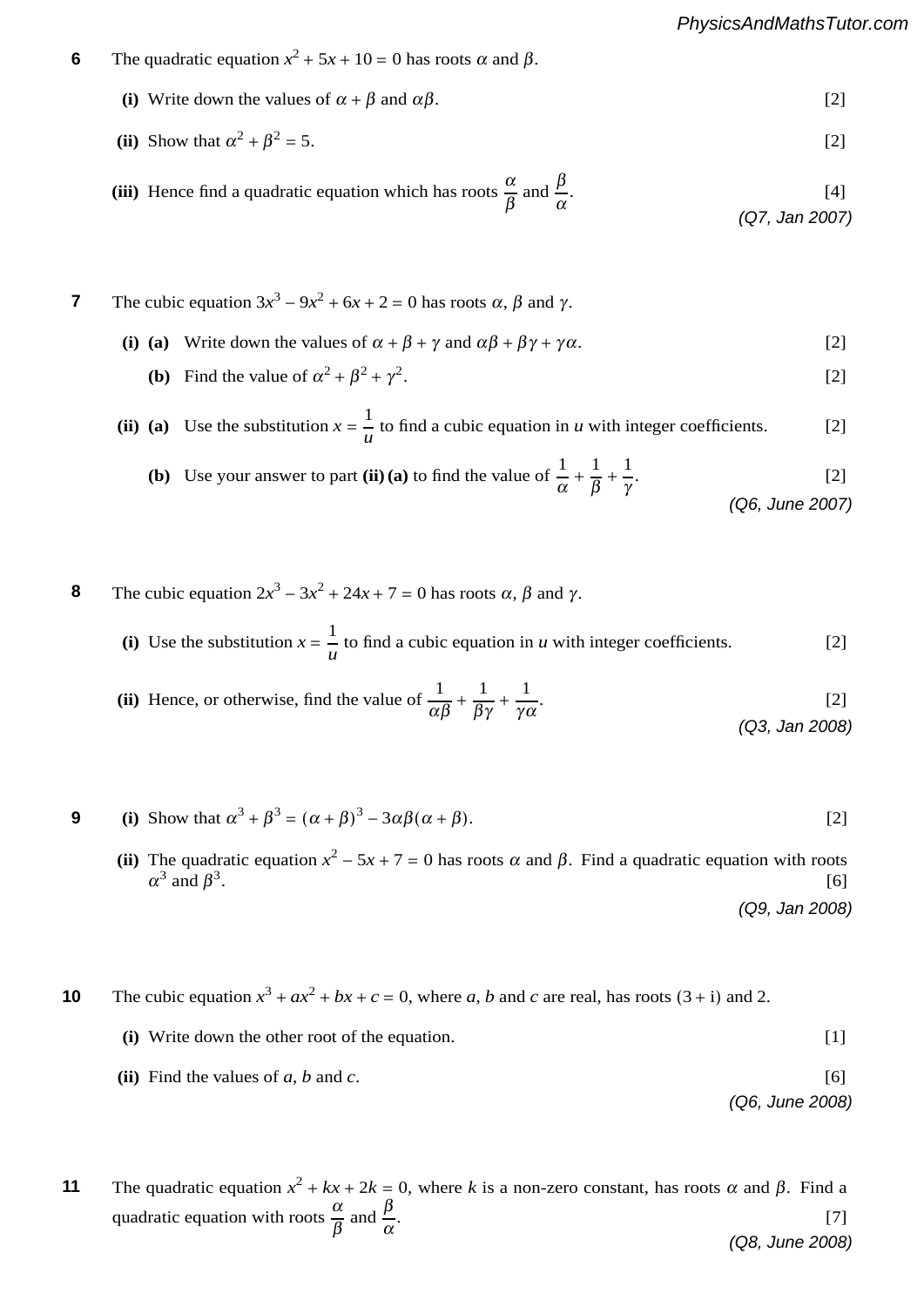$$
PMT \t12 \t(i) Show that  $(α - β)^2 = (α + β)^2 - 4αβ$ . [2]
$$

The quadratic equation  $x^2 - 6kx + k^2 = 0$ , where *k* is a positive constant, has roots  $\alpha$  and  $\beta$ , with  $\alpha > \beta$ . (i) show that  $(x^2 - p) = (x^2 + p)$   $\cdots$   $x^2 - p$ . Fine quadratic equation  $x = 0$ ,  $\theta$  for  $\theta$  is a positive constant, has roots  $\theta$  and  $\beta$ ,  $\theta$  and  $\theta$   $\beta$ .  $\frac{2}{5}$ *r*(*r* <sup>+</sup> 1) = <sup>1</sup> <sup>3</sup>*n*(*n* + 1)(*n* + 2). **[5]**

(ii) Show that 
$$
\alpha - \beta = 4\sqrt{2}k
$$
. [4]

**(iii)** Hence find a quadratic equation with roots  $\alpha + 1$  and  $\beta - 1$ . [4] *(Q8, Jan 2009)* **(i) AB**, **[2] 3 (iii)** Hence find a quadratic equation with roots  $\alpha + 1$  and  $\beta - 1$ .  $f(x)$  if there are a quadrant equation with roots  $\alpha + 1$  and **(iii)** Hence find a quadratic equation with roots  $\alpha + 1$  and  $\beta - 1$ .

 $\sqrt{80}$ ,  $\sqrt{200}$ 

 $\sqrt{80}$ ,  $\sqrt{411}$   $\geq$   $\sqrt{00}$ 

13 The roots of the quadratic equation 
$$
x^2 + x - 8 = 0
$$
 are *p* and *q*. Find the value of  $p + q + \frac{1}{p} + \frac{1}{q}$ . [4]  
(Q4, June 2009)

### *PMT*

*PMT*

- **14** The cubic equation  $x^3 + 5x^2 + 7 = 0$  has roots  $\alpha$ ,  $\beta$  and  $\gamma$ . <sub>the</sub> case equals.
	- (i) Use the substitution  $x = \sqrt{u}$  to find a cubic equation in *u* with integer coefficients. [3]  $\alpha$  The complex satisfies the satisfied the  $\alpha$  +  $\alpha$  to find a value equation  $\mu$  with integer coefficients.
		- (ii) Hence find the value of  $\alpha^2 \beta^2 + \beta^2 \gamma^2 + \gamma^2 \alpha^2$ . **[2] (a)** Fig. (a)  $\mu$  +  $\mu$  +  $\mu$  +  $\mu$  +  $\mu$  +  $\mu$  +  $\mu$  +  $\mu$  +  $\mu$  +  $\mu$  +  $\mu$  +  $\mu$  +  $\mu$  +  $\mu$  +  $\mu$  +  $\mu$  +  $\mu$  +  $\mu$  +  $\mu$  +  $\mu$  +  $\mu$  +  $\mu$  +  $\mu$  +  $\mu$  +  $\mu$  +  $\mu$  +  $\mu$  +  $\mu$  +  $\mu$  +  $\mu$ (ii) Hence find the value of  $\alpha^2 \beta^2 + \beta^2 \gamma^2 + \gamma^2 \alpha^2$ . [2] Hence find the value of  $\alpha^2 \beta^2 + \beta^2 \gamma^2 + \gamma^2 \alpha^2$ . [2]

√ 5. Give your *(Q5, June 2009)*

- **i** The cubic equation  $2x^3 + 3x 3 = 0$  has roots  $\alpha$ ,  $\beta$  and  $\gamma$ . **15**
	- (i) Use the substitution  $x = u 1$  to find a cubic equation in u with integer coefficients. [3]
		- **(ii)** Hence find the value of  $(\alpha + 1)(\beta + 1)(\gamma + 1)$ . [2]  $\frac{(0.3 \cdot 10^{31} \text{ J})}{(0.3 \cdot 10^{31} \text{ J})^2}$ **(ii)** Hence find the value of  $(\alpha + 1)(\beta + 1)(\gamma + 1)$ . **[2]** Hence find the value of  $(\alpha + 1)(\beta + 1)(\gamma + 1)$ . [2] √ 3

 $(Q2, Jan 2010)$  $(Q2, Jan~2010)$ 

- $\overline{J}$  **use** the method of differences to show that  $\overline{J}$ One root of the cubic equation  $x^3 + px^2 + 6x + q = 0$ , where p and q are real, is the complex number  $5 - i$ . **16**
	- $\bf{r}$  (i) Find the real root of the cubic equation. <sup>4</sup> <sup>−</sup> 1. [**2**] **4** Find —<br>∑:⊾  $r_{1}$  $r$  **(i)** Find the real root of the cubic equation. **[3]** 
		- **(ii)** Find the values of *p* and *q*.  $[4]$ (P6 *Lan 201∟*) 1 0". Give a geometrical description *(Q6, Jan 2010)* |\$ − 3 + 4i| ≤ 5 and |\$| ≥ |\$ − 6|. **[2]**

The quadratic equation  $x^2 + 2kx + k = 0$ , where k is a non-zero constant, has roots  $\alpha$  and  $\beta$ . Find a  $\mathbf{r}$ *n*  $\mathbf{d}$ : quadratic equation with roots  $\frac{\alpha + \beta}{\alpha}$  and  $\frac{\alpha + \beta}{\beta}$ . . [**6**] thransformation  $\alpha + \beta$  and  $\alpha + \beta$ (*<sup>r</sup>* <sup>+</sup> <sup>1</sup>)<sup>2</sup> <sup>≡</sup> <sup>2</sup>*<sup>r</sup>* <sup>+</sup> <sup>1</sup> *<sup>r</sup>*<sup>2</sup>(*<sup>r</sup>* <sup>+</sup> <sup>1</sup>)<sup>2</sup> . **[1]** quadratic equation with roots  $\frac{\alpha + \beta}{\alpha}$  and  $\frac{\alpha + \beta}{\beta}$ . *<sup>r</sup>*<sup>2</sup>(*<sup>r</sup>* <sup>+</sup> <sup>1</sup>)<sup>2</sup> . **[4]** *(Q7, June 2010)* **7** The quadratic equation  $x^2 + 2kx + k = 0$ , where *k* is a non-zero constant, has roots  $\alpha$  and  $\beta$ . Find a  $\frac{1}{\beta}$  . [7] **17**

**3** The quadratic equation  $2x^2 - x + 3 = 0$  has roots  $\alpha$  and  $\beta$ , and the quadratic equation  $x^2 - px + q = 0$  $\alpha$  **b**  $\beta$ has roots  $\alpha + \frac{1}{\alpha}$  $\frac{1}{\alpha}$  and  $\beta + \frac{1}{\beta}$  $\frac{1}{\beta}$ . **18**

- (i) Show that  $p = \frac{5}{6}$ . **(ii)** Find the value of *q*.  $[5]$ (i) Show that  $p = \frac{1}{6}$ .  $\frac{5}{6}$ . [4]
	- f  $q$ . *<sup>r</sup>*<sup>2</sup>(*<sup>r</sup>* <sup>+</sup> <sup>1</sup>)<sup>2</sup> . **[1] (ii**) Sketch on a single Argand diagram the two possible loci given by  $\begin{pmatrix} 1 & 0 \\ 0 & 0 \end{pmatrix}$   $\begin{pmatrix} 0 & 0 & 0 \\ 0 & 0 & 0 \\ 0 & 0 & 0 \end{pmatrix}$ *(Q8, Jan 2011)*

 $\left(\forall t, \text{ourC } L\right)$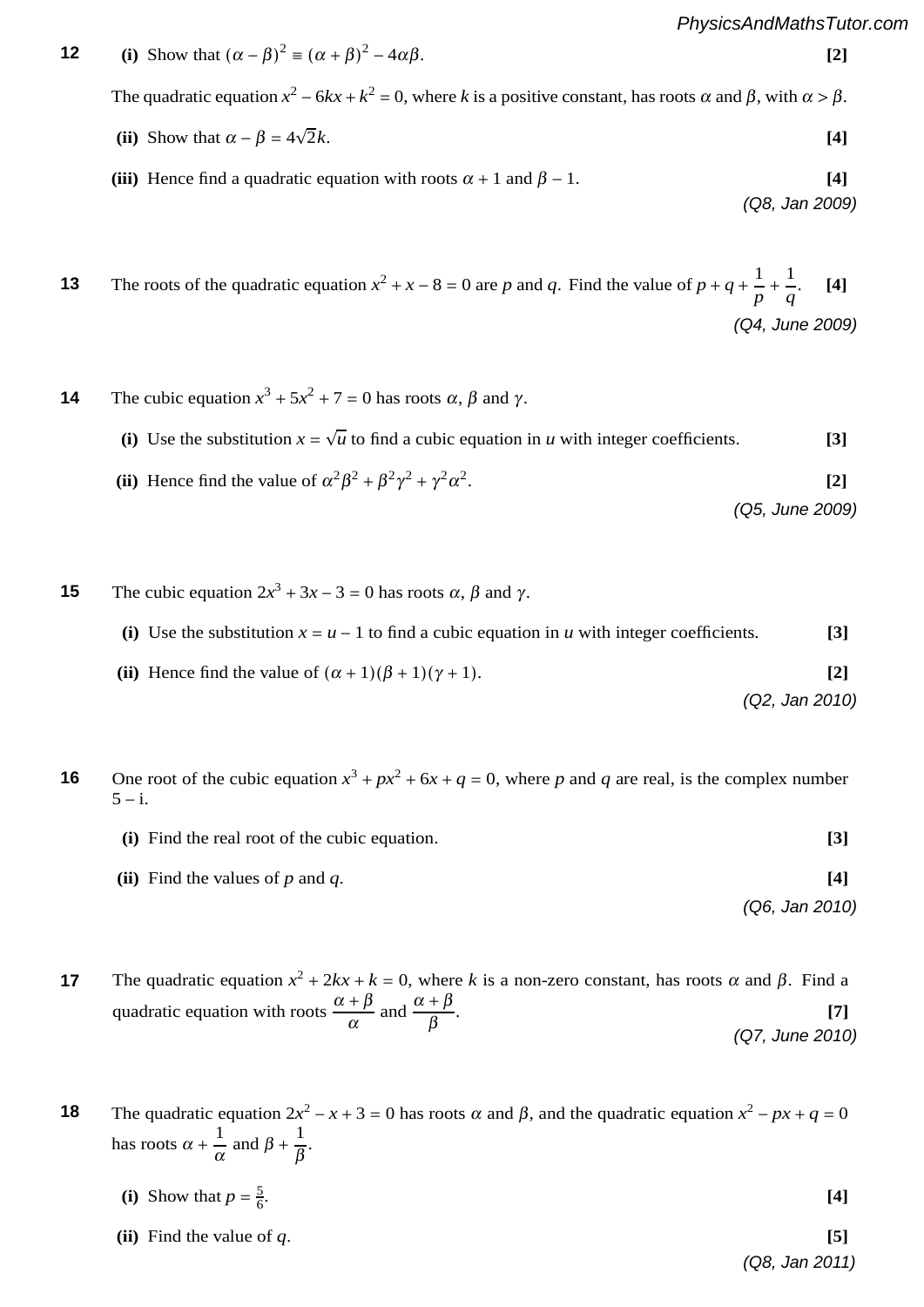*(Q9, June 2011)*

*(Q3, June 2012)*

- **9** One root of the quadratic equation  $x^2 + ax + b = 0$ , where *a* and *b* are real, is 16 30i. **19**
	- **(i)** Write down the other root of the quadratic equation. **[1] (ii)** Find the values of *a* and *b*. **[4]** 9 One root of the quadratic equation  $x^2 + ax + b = 0$ , where  $a$  and  $b$  are real, is 16  $-$  30i. **(i)** Write down the other root of the quadratic equation. **[1] (ii)** Find the values of *a* and *b*. **[4]**

 $\frac{1}{2}$   $\frac{1}{2}$   $\frac{1}{2}$   $\frac{1}{2}$   $\frac{1}{2}$   $\frac{1}{2}$   $\frac{1}{2}$   $\frac{1}{2}$   $\frac{1}{2}$   $\frac{1}{2}$   $\frac{1}{2}$   $\frac{1}{2}$   $\frac{1}{2}$   $\frac{1}{2}$   $\frac{1}{2}$   $\frac{1}{2}$   $\frac{1}{2}$   $\frac{1}{2}$   $\frac{1}{2}$   $\frac{1}{2}$   $\frac{1}{2}$   $\frac{1}{2}$ 

*PMT*

*PMT*

**10** The cubic equation  $x^3 + 3x^2 + 2 = 0$  has roots  $\alpha$ ,  $\beta$  and  $\gamma$ . **10** The cubic equation  $x^3 + 3x^2 + 2 = 0$  has roots  $\alpha$ ,  $\beta$  and  $\gamma$ . **20** *PMT*

(i) Use the substitution 
$$
x = \frac{1}{\sqrt{u}}
$$
 to show that  $4u^3 + 12u^2 + 9u - 1 = 0$ . [5]

(ii) Hence find the values of 
$$
\frac{1}{\alpha^2} + \frac{1}{\beta^2} + \frac{1}{\gamma^2}
$$
 and  $\frac{1}{\alpha^2 \beta^2} + \frac{1}{\beta^2 \gamma^2} + \frac{1}{\gamma^2 \alpha^2}$ . [5]

The cubic equation  $3x^3 - 9x^2 + 6x + 2 = 0$  has roots  $\alpha$ ,  $\beta$  and  $\gamma$ . **(i)** Write down the values of  $\alpha + \beta + \gamma$ ,  $\alpha\beta + \beta\gamma + \gamma\alpha$  and  $\alpha\beta\gamma$ . [3] The cubic equation  $x^3 + ax^2 + bx + c = 0$  has roots  $\alpha^2$ ,  $\beta^2$  and  $\gamma^2$ . **21** *w* (i) Write down the values of  $\alpha + \beta + \gamma$ ,  $\alpha\beta + \beta\gamma + \gamma\alpha$  and  $\alpha\beta\gamma$ . [3]  $(ii)$   $\Omega_{12}$ **A**−<sup>1</sup>  $\frac{1}{2}$  and find the values of  $\frac{1}{2}$  and  $\frac{1}{2}$ 

*PMT* (ii) Show that 
$$
c = -\frac{4}{9}
$$
 and find the values of *a* and *b*. (Q10, Jan 2012)

One root of the quadratic equation  $\hat{x}^2 + ax + b = 0$ , where *a* and *b* are real, is the complex number 4 – 3i.<br> **[4]**<br> **1** Find the values of *a* and *b*.  $[4]$ **22**  $2 \text{ radinter}$   $2 \text{ radinter}$   $3 \text{ rad } b$ .<br>So f a and b. **1**<br>**2** One root of the quadratic equation  $\hat{x}^2 + ax + b = 0$ , where *a* and *b* are real, is the complex numb *a* 1 Find the values of a and b.

**5** The quadratic equation  $2x^2 + x + 5$  $5 = 0$ **f** The quadratic equation  $2x^2 + x + 5 = 0$  has roots *α* and *β.* **23** *r* 1 *n* atic equat unadratic equation  $2x^2 + x + 5 = 0$  has roots  $\alpha$  and  $\beta$ .

 $\frac{1}{\sqrt{1 + \lambda}}$  +  $\frac{1}{\lambda}$  +  $\frac{1}{\lambda}$  +  $\frac{1}{\lambda}$  +  $\frac{1}{\lambda}$  +  $\frac{1}{\lambda}$  +  $\frac{1}{\lambda}$  +  $\frac{1}{\lambda}$  +  $\frac{1}{\lambda}$  +  $\frac{1}{\lambda}$  +  $\frac{1}{\lambda}$  +  $\frac{1}{\lambda}$  +  $\frac{1}{\lambda}$  +  $\frac{1}{\lambda}$  +  $\frac{1}{\lambda}$  +  $\frac{1}{\lambda}$  +  $\frac{1}{\lambda$ **(i)** Use the substitution  $x = \frac{1}{u+1}$  to obtain a quadratic equation in *u* with integer coefficients. [3]

(a)  $\frac{1}{Z}$ *<sup>u</sup>* + 1 to obtain a quadratic equation in *u* with integer coefficients. **[3]** *(Q6, June 2012)* (ii) Hence, or otherwise, find the value of  $\left(\frac{1}{\alpha} - 1\right) \left(\frac{1}{\beta}\right)$  $\frac{1}{\beta} - 1$ . [3]  $\frac{z}{z}$ 

**7 a** and *C* and *C<sub>1</sub>* **and** *C***<sub>2</sub> and**  $\alpha$  **=**  $\alpha$  **+**  $\alpha$  **+**  $\alpha$  **+**  $\alpha$  **+**  $\alpha$  **+**  $\alpha$  **+**  $\alpha$  **+**  $\alpha$  **+**  $\alpha$  **+**  $\alpha$  **+**  $\alpha$  **+**  $\alpha$  **+**  $\alpha$  **+**  $\alpha$  **+**  $\alpha$  **+**  $\alpha$  **+**  $\alpha$  **+**  $\alpha$  **+**  $\alpha$  **+**  $\alpha$  **+**  $\alpha$  **+**  $\alpha$  **+**  $\alpha$  **+**  $\alpha$  **+ \ 4** The quadratic equation  $x^2 + x + k = 0$  has roots  $\alpha$  and  $\beta$ . **24**

- (a) See the substitution  $w = \omega_0 + 1$  to solutin a quadratic eq.  $[6]$ **(i)** Use the substitution  $x = 2u + 1$  to obtain a quadratic equation in *u*. **[2]** . **[2]**
- **(ii)** Hence, or otherwise, find the value of  $\left(\frac{\alpha-1}{2}\right)\left(\frac{\beta-1}{2}\right)$  in terms of *k*. . **[2]**  $\left(\begin{array}{cc} 1 & 0 \\ 0 & 1 \end{array}\right)$  $\frac{2}{\sqrt{2}}$  /  $\frac{2}{\sqrt{2}}$  /  $\frac{2}{\sqrt{2}}$  . (0.4 lon 301; (ii) Hence, or otherwise, find the value of  $\left(\frac{\alpha-1}{2}\right)\left(\frac{\beta-1}{2}\right)$  in terms of *k*. [2] *(Q4, Jan 2013)*